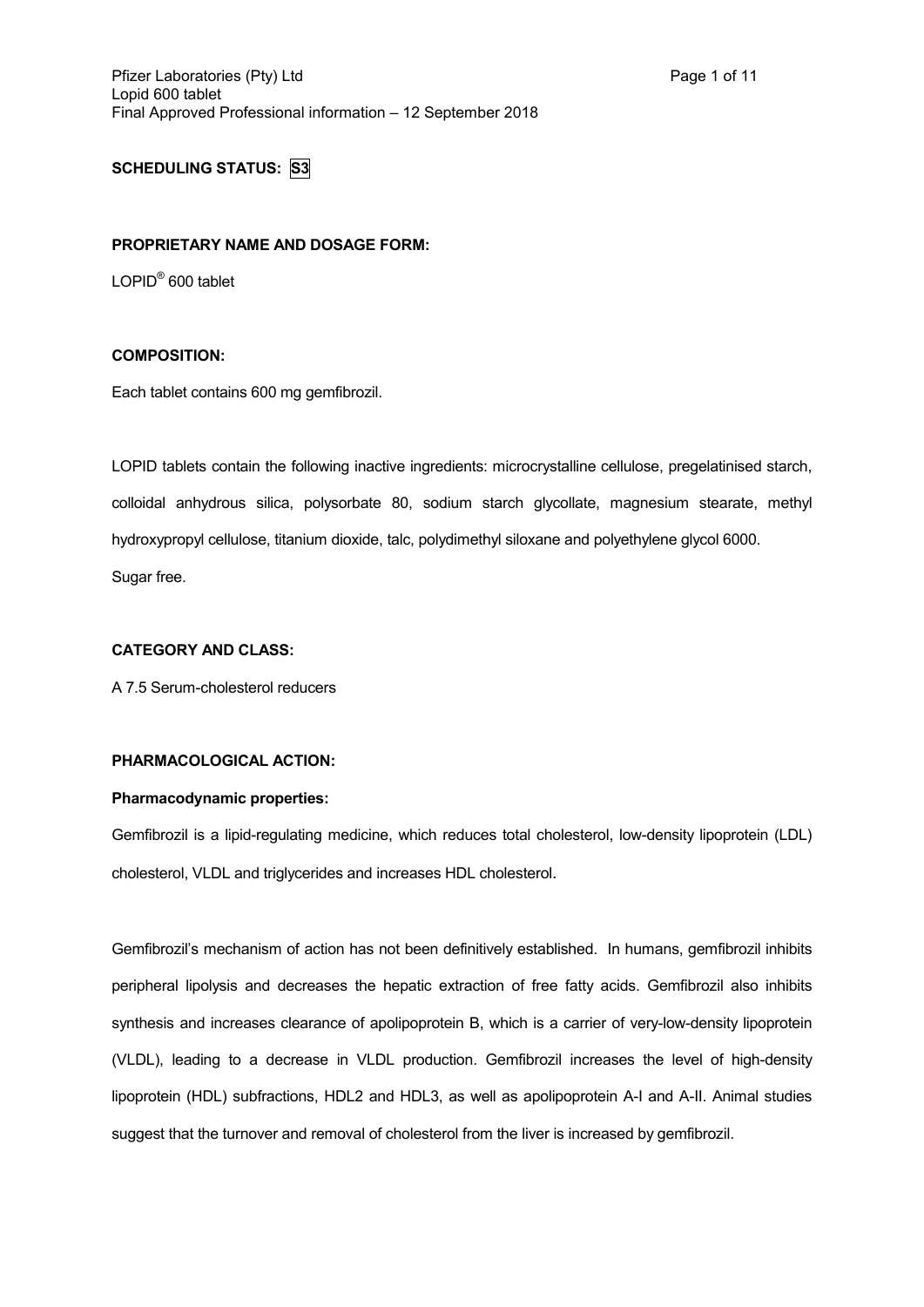#### **Absorption:**

Gemfibrozil is well absorbed after oral administration. Peak plasma levels occur in one to two hours with a plasma half-life of 1½ hours following multiple doses. Plasma levels appear proportional to the dose and do not demonstrate accumulation with multiple doses. Gemfibrozil pharmacokinetics are affected by the timing of meals relative to the time of dosing. In one study, both the rate and extent of absorption of the medicine were significantly increased when administered ½ an hour before meals. Average AUC was reduced by 14 – 44 % when gemfibrozil was administered after meals compared to  $\frac{1}{2}$  an hour before meals. In a subsequent study, rate of absorption of gemfibrozil was maximum when administered  $\frac{1}{2}$  an hour before meals with the C<sub>max</sub> 50 – 60 % greater than when either with meals or fasting. In this study, there were no significant effects on AUC of timing of dose relative to meals (see DOSAGE AND DIRECTIONS FOR USE).

#### **Distribution:**

Gemfibrozil is highly bound to plasma proteins and there is potential for displacement interactions with other medicines (see INTERACTIONS).

#### **Metabolism:**

Gemfibrozil undergoes oxidation of a ring methyl group to successively form a hydroxymethyl and a carboxyl metabolite.

#### **Excretion:**

Approximately 70 % of the administered human dose is excreted in the urine, mostly as the glucuronide conjugate, with less than 2 % excreted as the unchanged gemfibrozil. Six percent of the dose is accounted for in the faeces.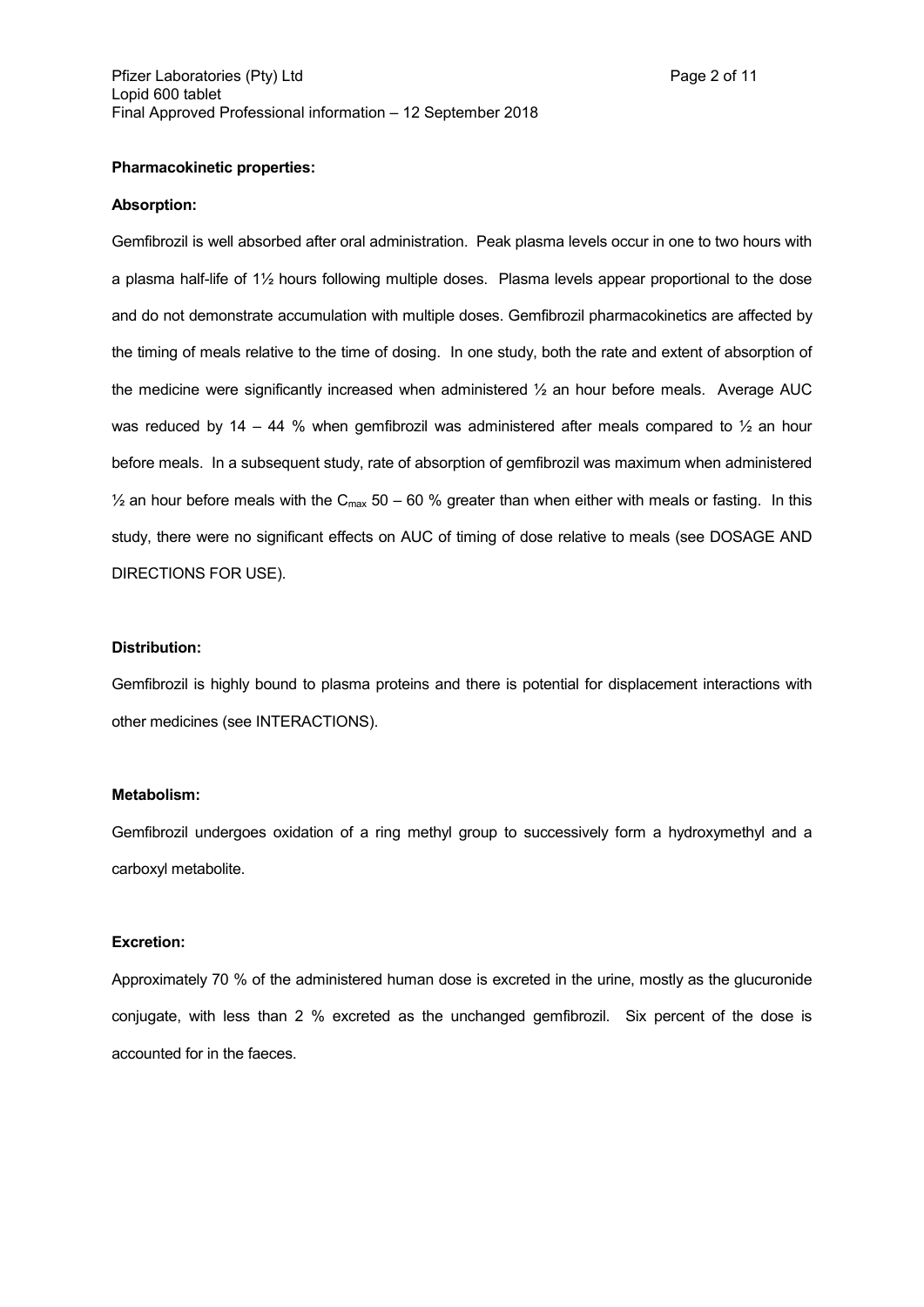## **INDICATIONS:**

LOPID is indicated as adjunctive therapy to diet and weight loss in the treatment of the following hyperlipidaemias:

- Fredrickson type IIb (mixed hyperlipidaemia)
- Fredrickson type IV.

**Note:** LOPID should be prescribed only for patients with a potentially responsive lipid or lipoprotein abnormality where appropriate dietary therapy alone is insufficient to correct the condition.

The potential benefit of LOPID in treating type IIa patients with elevation of LDL-only is not likely to outweigh the risks.

LOPID therapy may be considered in those type IIb patients who have low HDL levels in addition to elevated LDL and triglyceride levels and who have had inadequate response to non-medicine therapy, or other medicines such as bile acid sequestrants or nicotinic acid.

Excess body weight and excessive alcohol intake may be important factors in hypertriglyceridaemia and should be addressed prior to any medicine therapy. Appropriate physical exercise may be a valuable ancillary measure. Contributory underlying pathology should be adequately treated e.g. hypothyroidism and diabetes mellitus.

## **CONTRAINDICATIONS:**

LOPID is contraindicated in patients with:

- Hypersensitivity to gemfibrozil or any of the excipients
- Hepatic and/or severe renal dysfunction, including primary biliary cirrhosis
- Pre-existing gallbladder disease.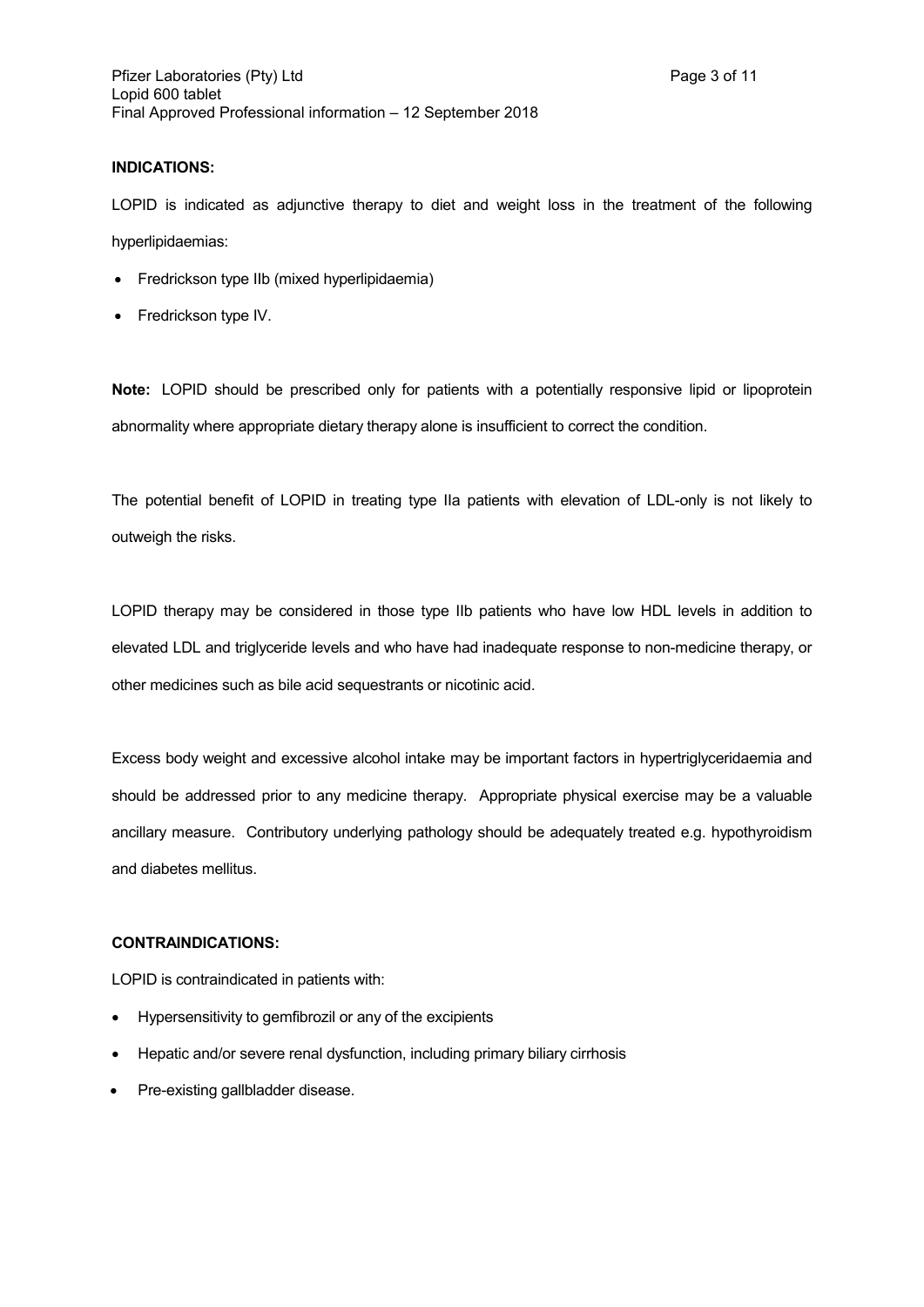The concomitant use of LOPID is contraindicated with any of the following:

- simvastatin
- repaglinide
- $\bullet$  dasabuvir (see WARNINGS AND SPECIAL PRECAUTIONS and INTERACTIONS)
- selexipag.

## **WARNINGS AND SPECIAL PRECAUTIONS:**

#### **Cholelithiasis:**

LOPID may increase cholesterol excretion into the bile, raising the potential for gallstone formation. If cholelithiasis is suspected, gallbladder studies are indicated. LOPID therapy should be discontinued if gallstones are found. Cases of cholelithiasis have been reported with LOPID therapy.

#### **HMG-CoA reductase inhibitors:**

The concomitant administration of LOPID with simvastatin is contraindicated (see CONTRAINDICATIONS). There have been reports of severe myositis with markedly elevated creatine kinase and myoglobinuria (rhabdomyolysis) when LOPID and the HMG-CoA reductase inhibitors, were used concomitantly. In most subjects who have had an unsatisfactory lipid response to either medicine alone, the possible benefit of combined therapy with a HMG-CoA reductase inhibitor and LOPID does not outweigh the risks of severe myopathy, rhabdomyolysis, and acute renal failure (see CONTRAINDICATIONS and INTERACTIONS).

### **Anticoagulants:**

Caution should be exercised with concomitant use of warfarin. The dosage of warfarin should be reduced to maintain the prothrombin time at the desired level to prevent bleeding complications. Frequent prothrombin time determinations are advisable until it has been definitely determined that the prothrombin time has stabilised.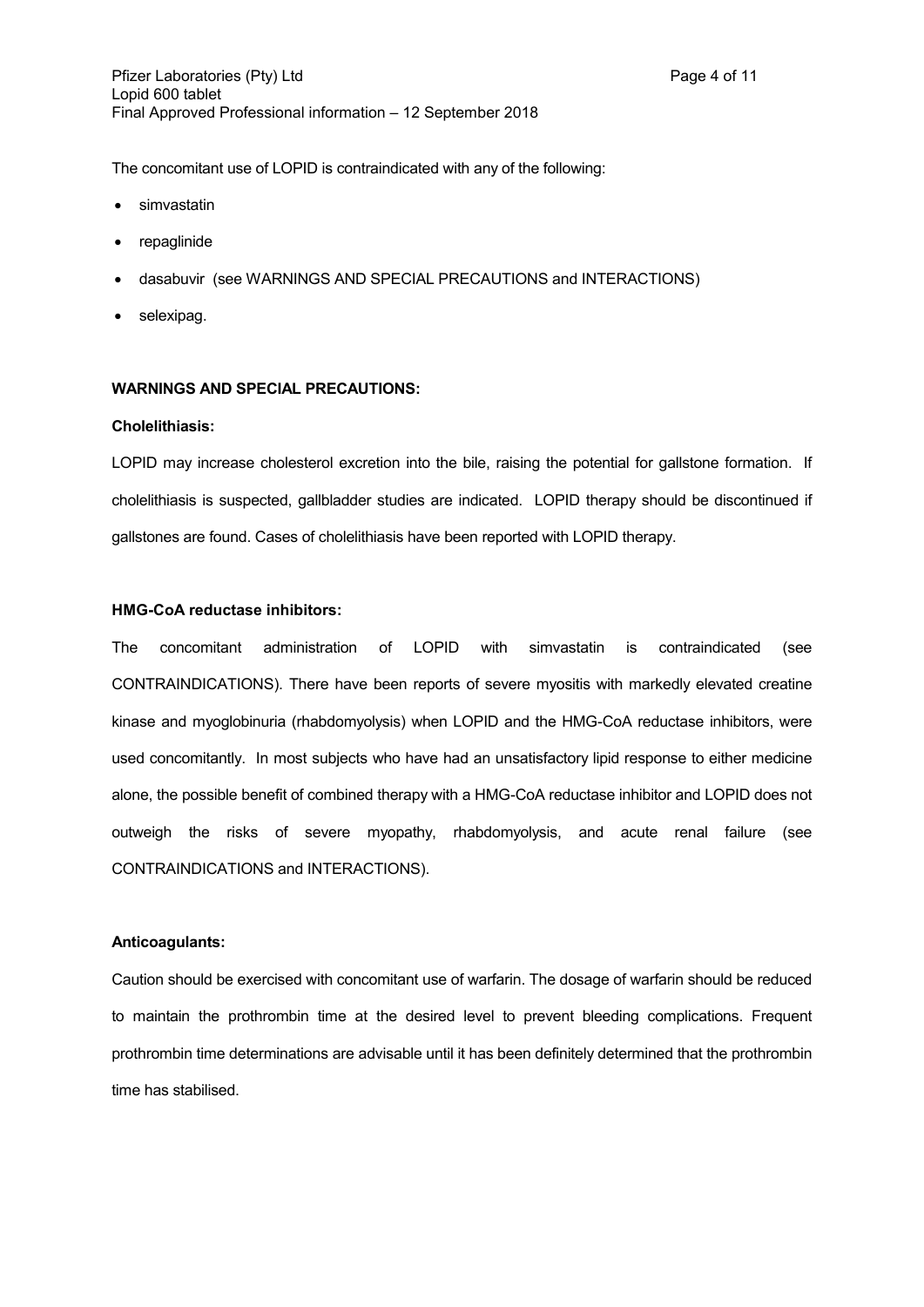#### **CYP2C8 substrates:**

LOPID, an inhibitor of CYP2C8, may increase exposure of CYP2C8 substrates when administered concomitantly (see CONTRAINDICATIONS and INTERACTIONS).

### **Laboratory tests:**

Elevated liver function tests have been observed during LOPID administration, including elevations of AST (SGOT), ALT (SGPT), LDH and alkaline phosphatase. Increased CK and bilirubin have rarely been reported with LOPID administration. These are usually reversible when LOPID is discontinued. Therefore periodic liver function studies are recommended and LOPID therapy should be terminated if abnormalities persist.

### **Haematopoietic:**

Mild haemoglobin, haematocrit and white blood cell decreases have been observed following initiation of LOPID therapy. However, these levels stabilise during long-term administration. Less frequently, severe anaemia, leukopenia, thrombocytopenia, eosinophilia and bone marrow hypoplasia have been reported. Therefore, periodic blood counts are recommended during the first 12 months of LOPID administration.

#### **Diabetes mellitus:**

As LOPID may elevate the fasting blood sugars during treatment, periodic blood sugar determinations are advisable in diabetics receiving LOPID to assure adequate control.

#### **General:**

Because long-term administration of LOPID may be needed, all baseline values including lipid profile, blood count and liver function tests, should be reliably measured before treatment and periodic determinations of serum lipids should be obtained. LOPID should be withdrawn after 3 months if the response is inadequate. A paradoxical elevation of serum lipids has occasionally been observed, usually in patients with alcoholic hepatic disease.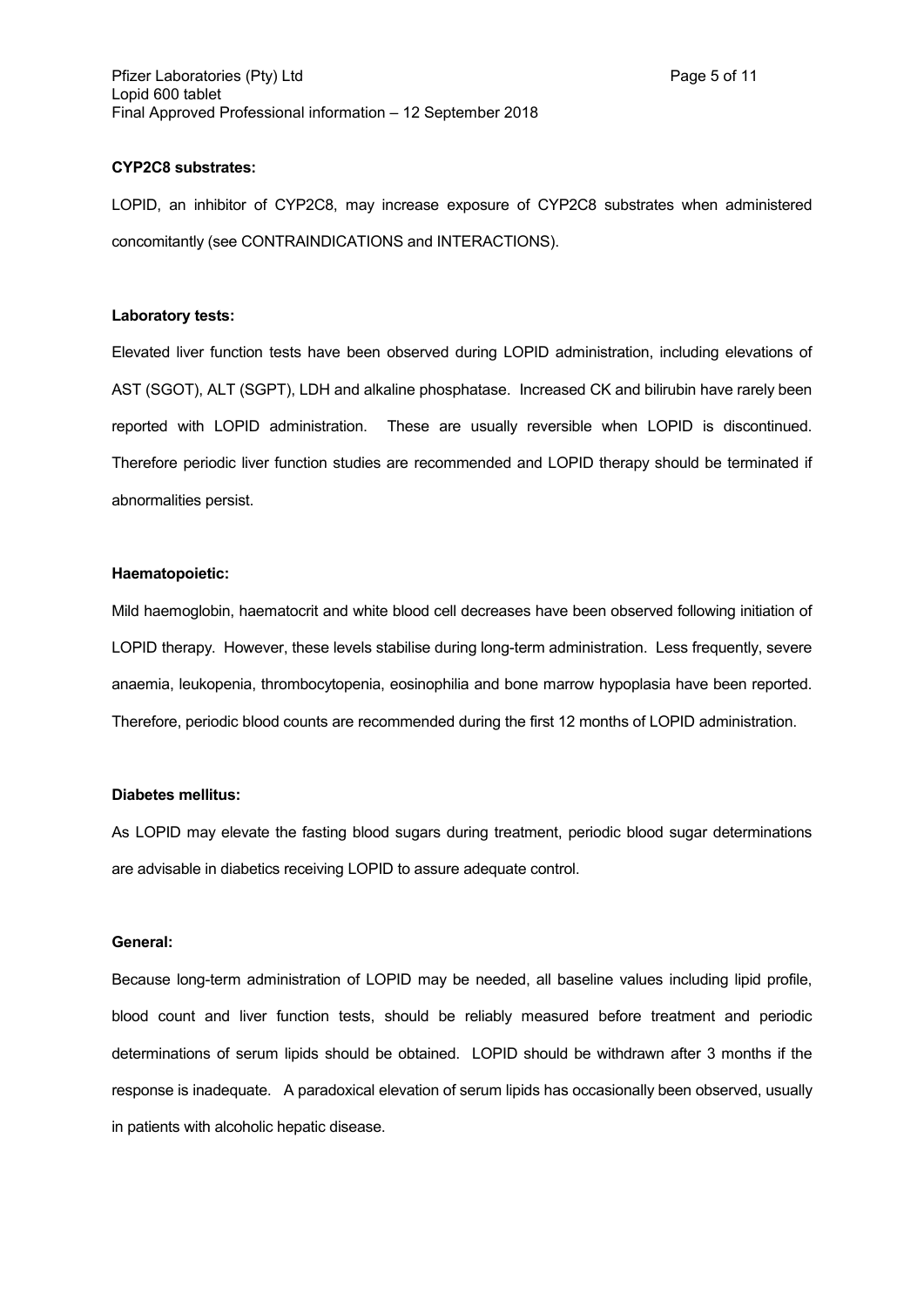#### **Information for the patient:**

The patient should be instructed to tell the physician if she is pregnant, a nursing mother, or thinking of becoming pregnant. Patients taking LOPID should be instructed about the importance of taking the medicine under the prescribed regimen, about the importance of laboratory tests to monitor lipid levels and to report any experienced side effects.

#### **Effects on ability to drive and use machines:**

In rare cases, LOPID causes dizziness and affects your eyesight which may affect your ability to drive or operate machinery.

### **INTERACTIONS:**

#### **Anticoagulants:**

Caution should be exercised when warfarin is given in conjunction with LOPID. The dosage of warfarin should be reduced to maintain the prothrombin time/INR at the desired level to prevent bleeding complications. Frequent prothrombin time determinations are advisable until it has been definitely determined that the prothrombin level has stabilised.

## **HMG-CoA reductase inhibitors:**

The concomitant administration of LOPID with simvastatin is contraindicated. There have been reports of severe myositis with markedly elevated creatine kinase and myoglobinuria (rhabdomyolysis) when LOPID and the HMG-CoA reductase inhibitors were used concomitantly (see CONTRAINDICATIONS and WARNINGS AND SPECIAL PRECAUTIONS).

#### **CYP2C8 substrates:**

LOPID is an inhibitor of CYP2C8 and may increase exposure of medicines mainly metabolised by CYP2C8 (e.g., dabrafenib, enzalutamide, loperamide, montelukast, paclitaxel, pioglitazone, rosiglitazone) (see WARNINGS AND SPECIAL PRECAUTIONS). Therefore, dosing reduction of medicines that are mainly metabolised by CYP2C8 enzyme may be required when LOPID is used concomitantly.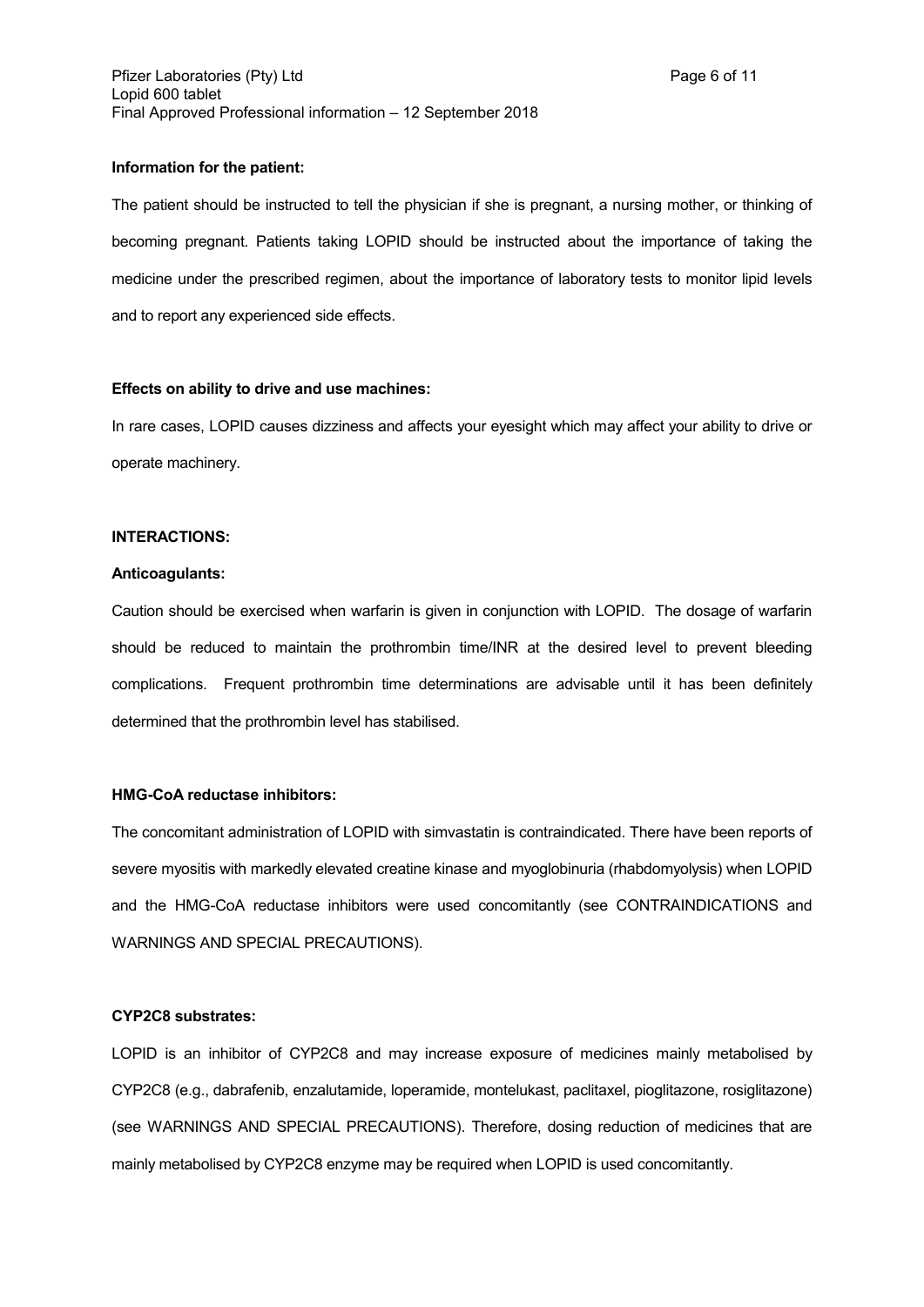In healthy volunteers, co-administration with LOPID significantly increased AUC and  $C_{\text{max}}$  of repaglinide by 8,1 fold and 2,4 fold respectively. In the same study, co-administration with LOPID and itraconazole increased the AUC and  $C_{\text{max}}$  of repaglinide by 19,4 fold and 2,8 fold respectively. In addition, coadministration with LOPID or with LOPID and intraconazole prolonged its hypoglycaemic effects. Coadministration of LOPID and repaglinide increases the risk for severe hypoglycaemia and is contraindicated (see CONTRAINDICATIONS).

Co-administration of LOPID with dasabuvir increased dasabuvir AUC and  $C_{\text{max}}$  (ratios: 11,3 and 2,01 respectively) due to CYP2C8 inhibition. Increased dasabuvir exposure may increase the risk of QT prolongation, therefore, co-administration of LOPID with dasabuvir is contraindicated (see CONTRAINDICATIONS and WARNINGS AND SPECIAL PRECAUTIONS).

Co-administration of LOPID with selexipag doubled exposure (AUC) to selexipag and increased exposure (AUC) to the active metabolite, ACT-333679, by approximately 11-fold. Concomitant administration of LOPID with selexipag is contraindicated (see CONTRAINDICATIONS).

In healthy volunteers given a single 160 mg dose of enzalutamide after LOPID 600 mg twice daily, the AUC of enzalutamide plus active metabolite (N-desmethyl enzalutamide) was increased by 2,2 fold and corresponding  $C_{\text{max}}$  was decreased by 16 %. Increased enzalutamide exposure may increase the risk of seizures. If co-administration is considered necessary, the dose of enzalutamide should be reduced (see WARNINGS AND SPECIAL PRECAUTIONS).

#### **Bile acid-binding resins:**

Reduced bioavailability of LOPID may result when given simultaneously with resin-granule medicines such as colestipol. Administration of the medicines two hours or more apart is recommended.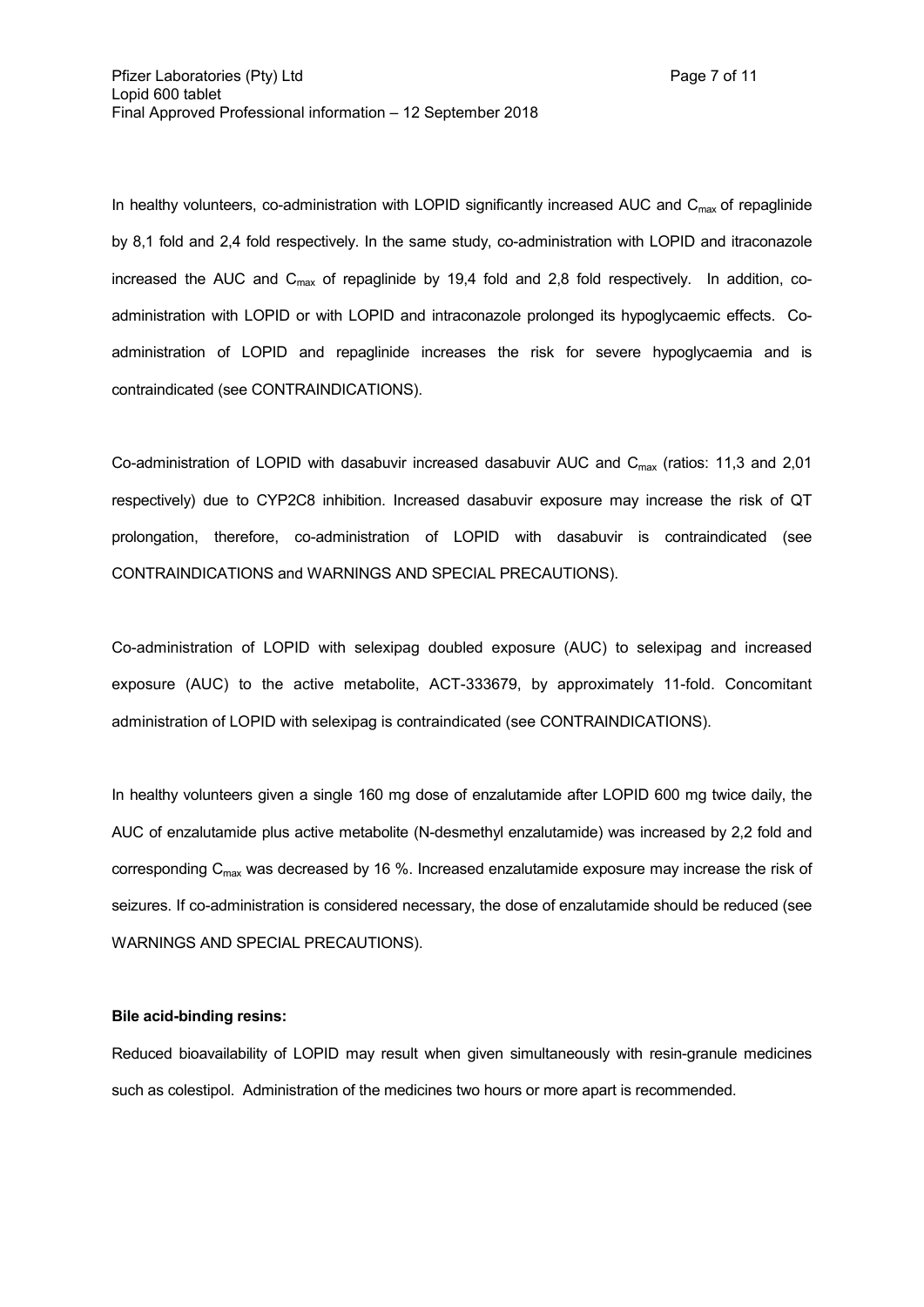## **Colchicine:**

Risk of neuromuscular toxicity and rhabdomyolysis may be increased with concomitant administration of colchicine and LOPID. This risk may be increased in the elderly and in patients with hepatic or renal dysfunction. Symptoms usually last between 1 week and several months after colchicine withdrawal. Clinical and biological monitoring is recommended, especially at the start of combined treatment.

#### *In-vitro* **studies of CYP enzymes, UGTA enzymes and OATP1B1 transporter:**

*In-vitro* studies have shown that LOPID is an inhibitor of CYP1A2, CYP2C8, CYP2C9, CYP2C19, organic anion-transporting polypeptide (OATP) 1B1 and UDP-glucuronosyltransferase (UGT) 1A1 and 1A3 (see WARNINGS AND SPECIAL PRECAUTIONS).

## **HUMAN REPRODUCTION:**

Safe use in pregnancy has not been established. It is not known whether or not LOPID is secreted in human milk. LOPID should be avoided during pregnancy and lactation.

## **DOSAGE AND DIRECTIONS FOR USE:**

1 200 mg daily in two divided doses 30 minutes before the morning and evening meals, is the usual dose.

900 mg daily in two divided doses will prove sufficient in some patients and should be tried in cases of intolerance at normal dosage.

When maximal triglyceride reduction is desired up to 1 500 mg daily in divided doses may be needed.

LOPID should be withdrawn after 3 months if the response is inadequate.

### **Use in children:**

Safety and efficacy in children have not been established.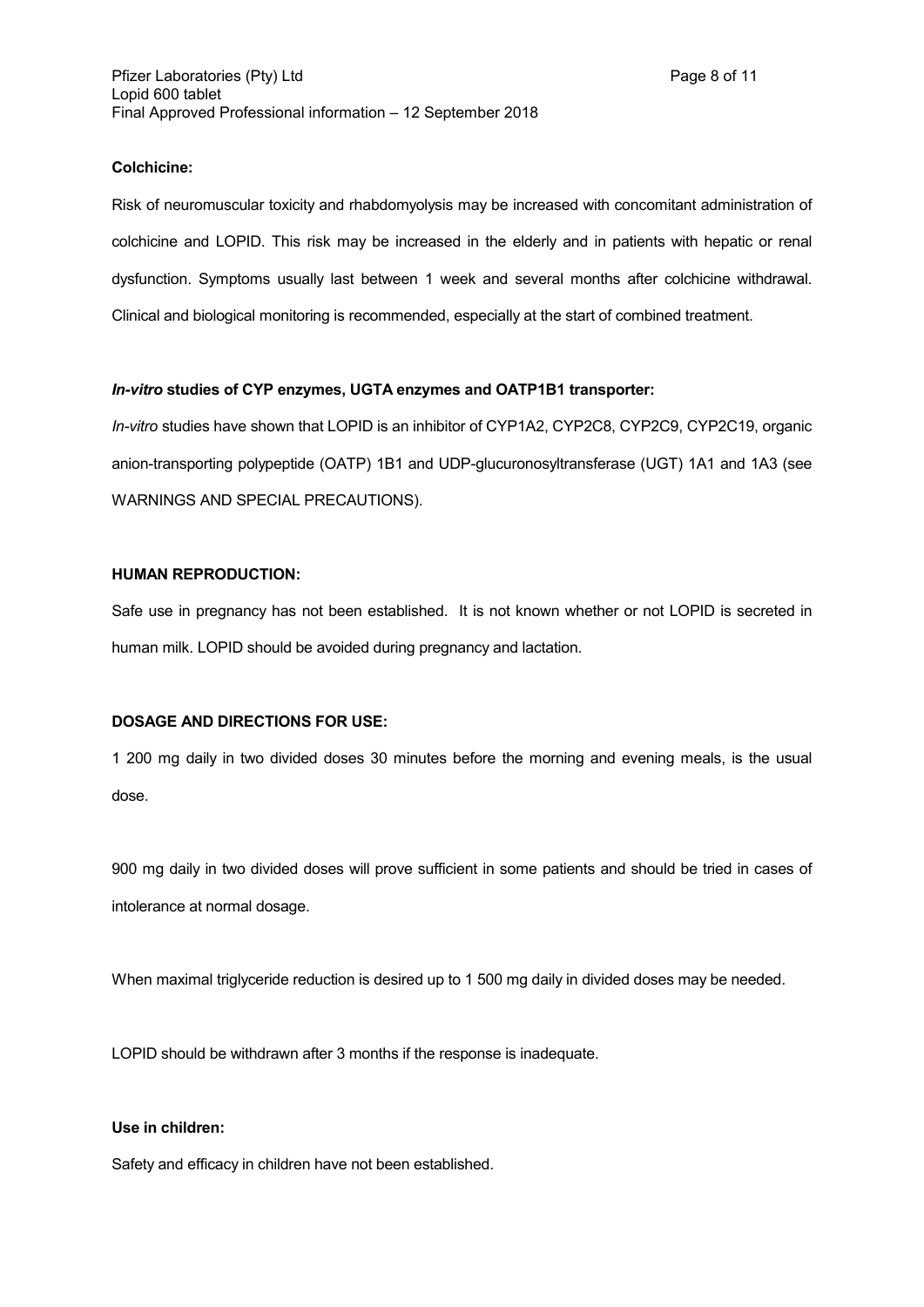## **SIDE EFFECTS:**

Side effects reported in clinical trials were categorised utilising the incidence rate as follows:

Very common:  $\geq 1/10$  ( $\geq 10 \%$ )

Common:  $\geq$  1/100 and < 1/10 ( $\geq$  1 % and < 10 %)

Uncommon:  $\geq$  1/1 000 and < 1/100 ( $\geq$  0,1 % and < 1 %)

Rare:  $\geq$  1/10 000 and < 1/1 000 ( $\geq$  0,01 % and < 0,1 %)

### **Adverse event frequency**

### **(% of patients)**

| <b>Adverse event</b>              | <b>LOPID</b> | <b>Placebo</b> |
|-----------------------------------|--------------|----------------|
|                                   | $N = 2046$   | $N = 2035$     |
| <b>Gastrointestinal reactions</b> | 34,2         | 23,8           |
| Dyspepsia                         | 19,6         | 11,9           |
| Abdominal pain                    | 9,8          | 5,6            |
| Acute appendicitis                | 1,2          | 0,6            |
| Atrial fibrillation               | 0,7          | 0,1            |

# **Adverse events reported by more than 1 % of subjects**

| <b>Adverse event</b> | <b>LOPID</b> | <b>Placebo</b> |
|----------------------|--------------|----------------|
|                      | $N = 2046$   | $N = 2035$     |
| Diarrhoea            | 7,2          | 6,5            |
| Fatigue              | 3,8          | 3,5            |
| Nausea/Vomiting      | 2,5          | 2,1            |
| Eczema               | 1,9          | 1,2            |
| Rash                 | 1,7          | 1,3            |
| Vertigo              | 1,5          | 1,3            |
| Constipation         | 1,4          | 1,3            |
| Headache             | 1,2          | 1,1            |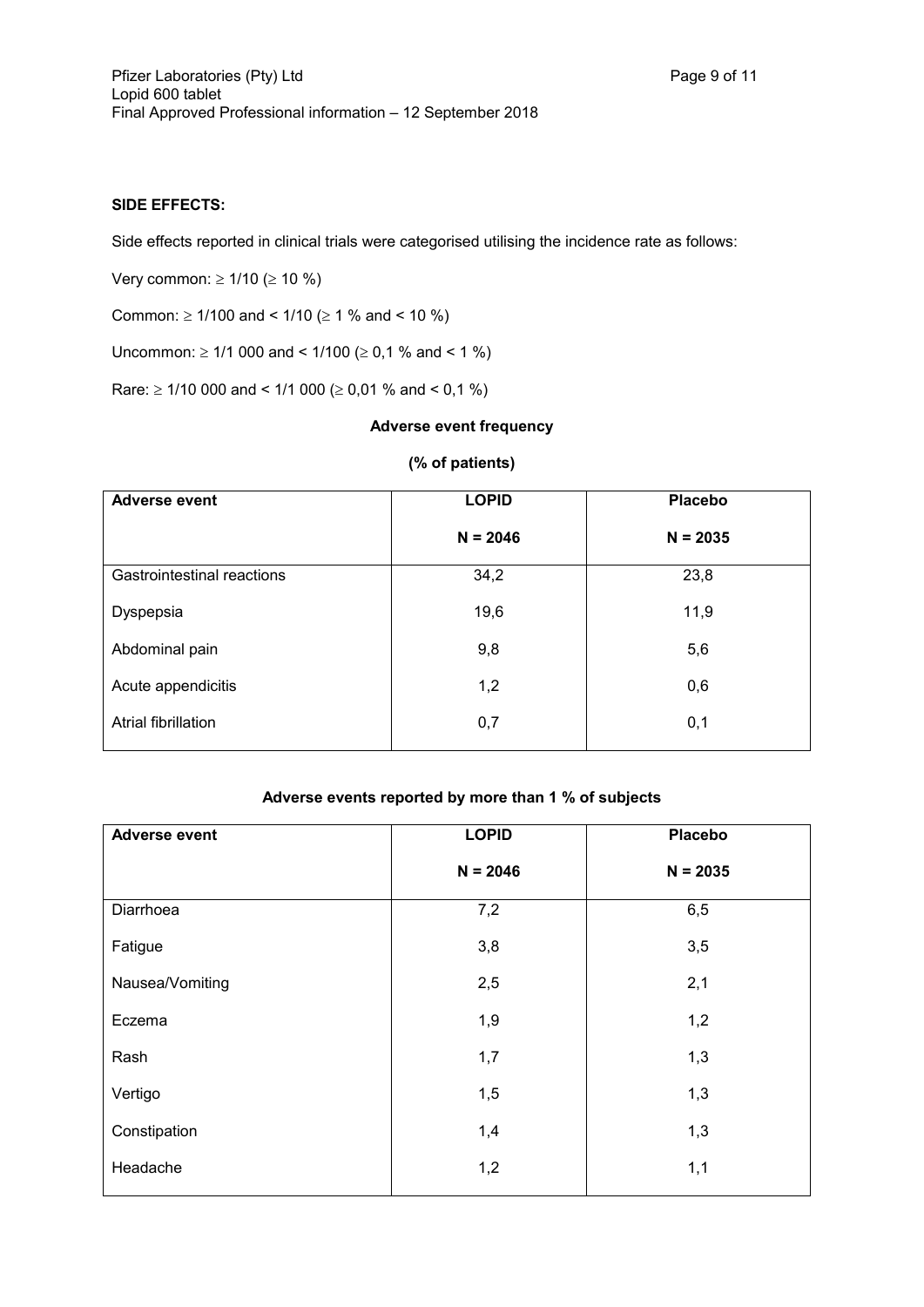Additional adverse reactions that have been reported where a causal relationship to treatment with

LOPID is probable are:

| <b>MedDRA system organ class</b>         | <b>Adverse reaction</b>                               |
|------------------------------------------|-------------------------------------------------------|
| Blood and lymphatic system disorders     | Severe anaemia, leukopenia, thrombocytopenia,         |
|                                          | eosinophilia, bone marrow hypoplasia                  |
| Psychiatric disorders                    | Decreased libido, depression                          |
| Nervous system disorders                 | Dizziness, somnolence, paraesthesia, peripheral       |
|                                          | neuritis, headache                                    |
| Eye disorders                            | <b>Blurred vision</b>                                 |
| Respiratory, thoracic and mediastinal    | Laryngeal oedema                                      |
| disorders                                |                                                       |
| Gastrointestinal disorders               | Pancreatitis                                          |
| <b>Hepatobiliary disorders</b>           | Cholestatic jaundice                                  |
| Skin and subcutaneous tissue disorders   | Exfoliative dermatitis, rash, dermatitis, pruritus,   |
|                                          | angioedema, urticaria                                 |
| Musculoskeletal and connective tissue    | Arthralgia, synovitis, myalgia, myopathy, myasthenia, |
| disorders                                | painful extremities, rhabdomyolysis                   |
| Reproductive system and breast disorders | Impotence                                             |

Additional adverse reactions that have been reported include the following:

Photosensitivity, alopecia, cholecystitis and cholelithiasis.

## **KNOWN SYMPTOMS OF OVERDOSAGE AND PARTICULARS OF ITS TREATMENT:**

Symptoms reported with overdosage were abdominal cramps, abnormal LFTs, diarrhoea, increased

CPK, joint and muscle pain, nausea and vomiting.

Symptomatic supportive measures should be taken should overdosage occur.